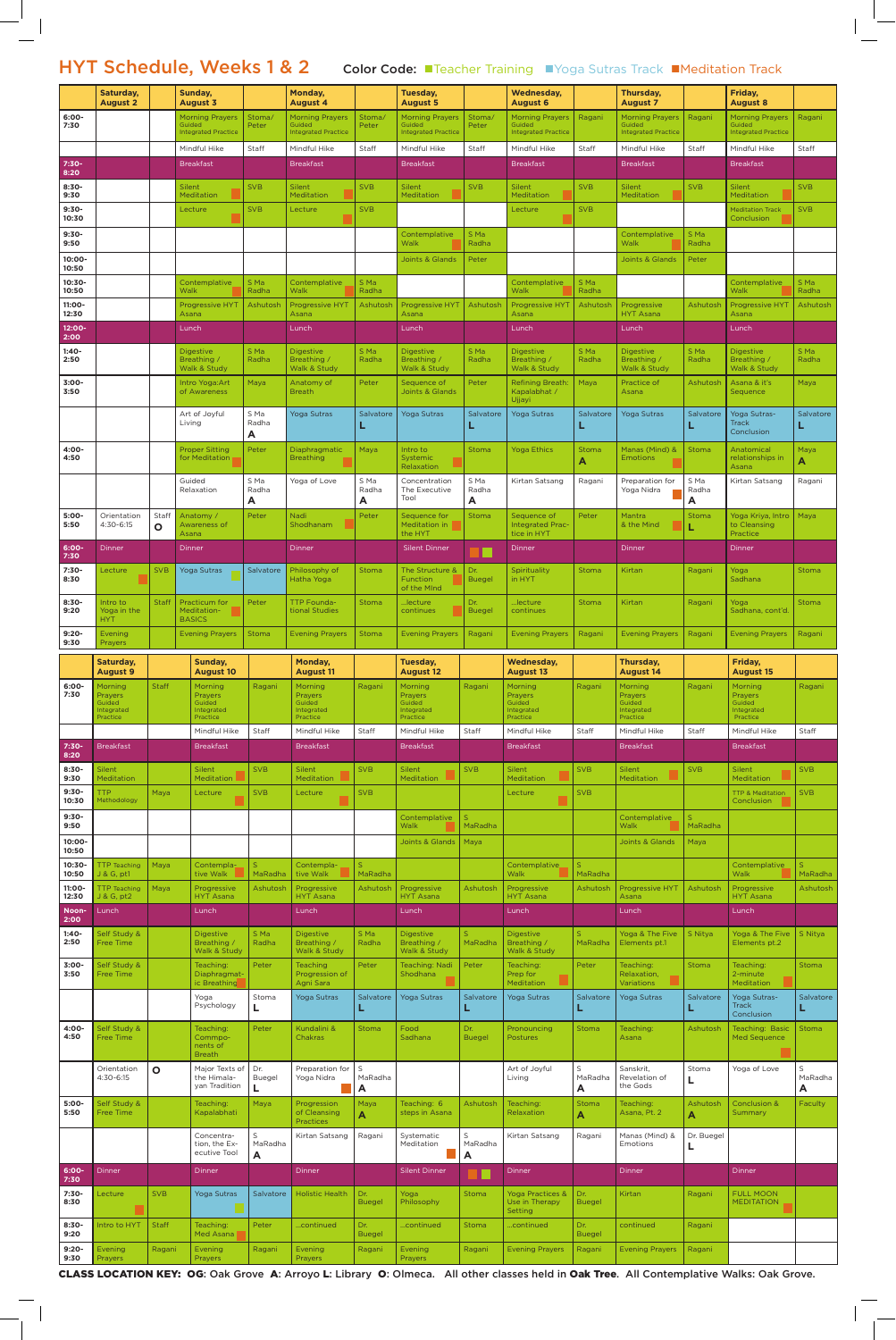## HYT Schedule, Weeks 3 & 4 Color Code: Ayurveda NYoga Sutras Track Meditation Track ISilenceTrack

|                    | Saturday,<br><b>August 16</b>    |                      | Sunday,<br><b>August 17</b>                   |                | Monday,<br><b>August 18</b>                |                            | Tuesday,<br><b>August 19</b>               |                         | <b>Wednesday,</b><br><b>August 20</b>      |                               | Thursday,<br><b>August 21</b>              |                    | Friday,<br><b>August 22</b>                   |                    |
|--------------------|----------------------------------|----------------------|-----------------------------------------------|----------------|--------------------------------------------|----------------------------|--------------------------------------------|-------------------------|--------------------------------------------|-------------------------------|--------------------------------------------|--------------------|-----------------------------------------------|--------------------|
| $6:00 -$<br>7:30   |                                  |                      | Morning Prayers<br>Guided                     | Ragani         | Morning Prayers<br>Guided                  | Ragani                     | Morning Prayers<br>Guided                  | Ragani                  | Morning Prayers<br>Guided                  | Ragani                        | Morning Prayers<br>Guided                  | Ragani             | <b>Morning Prayers</b><br>Guided              | Ragani             |
|                    |                                  |                      | <b>Integrated Practice</b><br>Mindful Hike    | Staff          | <b>Integrated Practice</b><br>Mindful Hike | Staff                      | <b>Integrated Practice</b><br>Mindful Hike | Staff                   | <b>Integrated Practice</b><br>Mindful Hike | Staff                         | <b>Integrated Practice</b><br>Mindful Hike | Staff              | <b>Integrated Practice</b><br>Mindful Hike    | Staff              |
| $6:30-$            |                                  |                      | <b>Silence</b>                                | <b>Jim</b>     | Silence                                    | Jim                        | Silence                                    | <b>Jim</b>              |                                            |                               |                                            |                    |                                               |                    |
| 7:30<br>7:30-      |                                  |                      | Orientation<br><b>Breakfast</b>               |                | Orientation<br><b>Breakfast</b>            |                            | Orientation<br><b>Breakfast</b>            |                         | <b>Breakfast</b>                           |                               | <b>Breakfast</b>                           |                    | <b>Breakfast</b>                              |                    |
| 8:20<br>$8:30-$    |                                  |                      |                                               | <b>SVB</b>     | <b>Silent</b>                              | <b>SVB</b>                 |                                            | <b>SVB</b>              |                                            |                               |                                            | <b>SVB</b>         | <b>Silent</b>                                 |                    |
| 9:30               |                                  |                      | <b>Silent</b><br><b>Meditation</b>            |                | Meditation                                 |                            | <b>Silent</b><br><b>Meditation</b>         |                         | <b>Silent</b><br><b>Meditation</b>         | <b>SVB</b>                    | <b>Silent</b><br>Meditation                |                    | <b>Meditation</b>                             | <b>SVB</b>         |
| $9:30-$<br>10:30   |                                  |                      | Lecture                                       | <b>SVB</b>     | Lecture                                    | <b>SVB</b>                 |                                            |                         | Lecture                                    | <b>SVB</b>                    |                                            |                    | <b>Meditation Track</b><br>Conclusion         | <b>SVB</b>         |
| $9:30-$<br>9:50    |                                  |                      |                                               |                |                                            |                            | Contemplative<br>Walk                      | $\mathsf{S}$<br>MaRadha |                                            |                               | Contemplative<br>Walk                      | S<br>MaRadha       |                                               |                    |
| 10:00-             |                                  |                      | Joints & Glands                               | Peter          | Joints & Glands                            | Peter                      | 3-D Breathing                              | Peter                   | Joints & Glands                            | Peter                         | Asana Practice-                            | Peter              | Joints & Glands                               | Peter              |
| 10:50<br>10:30-    |                                  |                      | Contemplative                                 | S              | Contemplative                              | $\mathsf{S}$               | Awareness                                  |                         | Contemplative                              | S                             | Practicum                                  |                    | Contemplative                                 | S                  |
| 10:50              |                                  |                      | Walk                                          | MaRadha        | Walk<br>Progressive                        | MaRadha                    |                                            |                         | Walk                                       | MaRadha                       |                                            |                    | Walk                                          | MaRadha            |
| 11:00-<br>12:30    |                                  |                      | Progressive HYT<br>Asana                      | Maya           | <b>HYT Asana</b>                           | Maya                       | Progressive HYT<br>Asana                   | Maya                    | Progressive<br>HYT Asana                   | Maya                          | Progressive<br>HYT Asana                   | Maya               | Progressive HYT<br>Asana                      | Maya               |
| 12-2:00<br>$2:00-$ |                                  |                      | Lunch<br>Ayurveda                             |                | Lunch<br>Avurveda                          | L                          | Lunch<br>Ayurveda                          |                         | Lunch<br>Seq. for Medita-                  |                               | Lunch<br>Ayurveda                          |                    | Lunch<br>Ayurveda                             |                    |
| 2:50               |                                  |                      |                                               |                |                                            |                            |                                            | L                       | tion in HYT                                | S Ma A<br>Radha               |                                            |                    | Conclusion                                    | L                  |
|                    |                                  |                      | Digestive Breath<br>Deep, Concious            | S<br>MaRadha   | Digestive<br>Breath Deep,                  | S<br>MaRadha               | Digestive<br>Breath Deep,                  | S Ma<br>Radha           | <b>Silence Beyond</b><br>Polarity          | <b>Jim</b>                    | Digestive<br>Breath &                      | Peter              | Yogi in the Lab                               | Dr.<br>Buegel      |
|                    |                                  |                      | Relaxation                                    |                | Concious<br>Relaxation                     |                            | Concious<br>Relaxation                     |                         |                                            |                               | Refining Breath<br>Awareness               |                    |                                               |                    |
| $3:00 -$<br>3:50   |                                  |                      | Holistic Health                               | Dr.<br>Buegel  | <b>Yoga Sutras</b>                         | Salvatore                  | <b>Yoga Sutras</b>                         | Salvatore               | Yoga Sutras                                | Salvatore                     | <b>Yoga Sutras</b>                         | Salvatore          | Yoga Sutras-<br><b>Track Conclusion</b>       | Salvatore          |
|                    |                                  |                      | <b>Preparation Sit-</b><br>ting Meditation    | Peter<br>A     | Movement<br>Begins with                    | $\mathsf{S}$<br>Ritavan    | <b>Breathing Tools</b><br>for Restful      | S Ritavan               | Food Sadhana                               | Dr.<br>Buegel                 | <b>Spiritual Source</b><br>of Silence      | S Ritavan          | Sequencing<br>the Integrated                  | Maya<br>A          |
|                    |                                  |                      |                                               |                | Silence                                    | Α                          | Silence                                    | A                       |                                            | A                             |                                            | A                  | Practice                                      |                    |
| 4:00-<br>4:50      |                                  |                      | <b>Five Elements</b><br>pt.1                  | S Nitya        | Yoga of Love                               | S<br>MaRadha               | <b>Five Elements</b><br>pt.3               | S Nitya                 | <b>Five Elements</b><br>pt.4               | S Nitya                       | <b>Five Elements</b><br>pt.5               | S Nitya            | <b>Five Elements</b><br>pt.6                  | S Nitya            |
|                    |                                  |                      | Silence & Inner<br>Dialog                     | Jim A          | Silence &<br><b>Primitive Urges</b>        | $\mathsf{Jim}\,\mathsf{A}$ | Silence & Your<br><b>Emotions</b>          | Jim A                   | Entering the<br>Cave of Silence            | S Ritavan<br>A                | Living the<br>Silent Way                   | Jim $A$            | Coming Out of<br>Silence                      | SR & JN<br>Α       |
| $5:00-$<br>5:50    | Orientation<br>4:30-6:15         | Staff                | Philosophy of<br>Hatha Yoga                   | Maya           | Kirtan Satsang                             | Ragani                     | Kirtan Satsang                             | Ragani                  | Steps to<br>Mastering Nauli   Buegel       | Dr.                           | The Structure &<br>Function of the         | Dr.                | <b>Silence Track</b><br>Conclusion &          | Faculty            |
|                    |                                  | O                    |                                               |                |                                            |                            |                                            |                         | & Agni Sara                                |                               | Mind                                       | <b>Buegel</b><br>L | Summary                                       |                    |
|                    |                                  |                      | Theory &<br>Practice of                       | S Ritavan<br>A | Relaxing Into<br>Silence                   | $S$ <b>A</b><br>Ritavan    | Enjoy Eating in<br>Silence                 | <b>Jim</b><br>A         | <b>Beyond Sleep:</b><br>Silence as Yoga    | S Ritavan<br>$\blacktriangle$ | 5 Pillars of<br>Silence                    | S Ritavan<br>A     |                                               |                    |
| $6 - 7:20$         | <b>Dinner</b>                    |                      | <b>Meditation</b><br><b>Dinner</b>            |                | Dinner                                     |                            | <b>Silent Dinner</b>                       |                         | <b>Nidra</b><br>Dinner                     |                               | Dinner                                     |                    | <b>Dinner</b>                                 |                    |
| $7:30-$            | Intro to                         | SVB&                 | <b>Yoga Sutras</b>                            | Salvatore      | <b>Five Elements</b>                       | S Nitya                    | Consciousness                              | Dr.                     | Ayurveda                                   | Dr.                           | Kirtan                                     | Ragani             | Fiesta                                        | <b>RLP</b>         |
| 9:00               | Yoga in the<br><b>HYT</b>        | <b>Staff</b>         |                                               |                | pt.2                                       |                            | & Dying                                    | Buegel                  |                                            | Sharma                        |                                            |                    |                                               | Band               |
| $900 -$<br>9:15    | Evening<br>Prayers               | Ragani               | <b>Evening Prayers</b>                        | Ragani         | <b>Evening Prayers</b>                     | Ragani                     | <b>Evening Prayers</b>                     | Ragani                  | <b>Evening Prayers</b>                     | Ragani                        | <b>Evening Prayers</b>                     | Ragani             |                                               |                    |
|                    | Saturday,<br><b>August 23</b>    |                      | Sunday,<br><b>August 24</b>                   |                | Monday,<br><b>August 25</b>                |                            | Tuesday,<br><b>August 26</b>               |                         | <b>Wednesday,</b><br><b>August 27</b>      |                               | Thursday,<br><b>August 28</b>              |                    | Friday,<br><b>August 29</b>                   |                    |
| $6:00-$            |                                  |                      | Morning Prayers<br>Guided                     | Pierre         | <b>Morning Prayers</b><br>Guided           | Pierre                     | Morning Prayers<br>Guided                  | Pierre                  | Morning Prayers<br>Guided                  | Pierre                        | Morning Prayers<br>Guided                  | Pierre             | Morning Prayers<br>Guided                     | Pierre             |
| 7:30               |                                  |                      | <b>Integrated Practice</b>                    |                | <b>Integrated Practice</b>                 |                            | <b>Integrated Practice</b>                 |                         | <b>Integrated Practice</b>                 |                               | <b>Integrated Practice</b>                 |                    | <b>Integrated Practice</b>                    |                    |
| $6:30-$            |                                  |                      | Mindful Hike<br>Silence                       | Jim.           | Mindful Hike<br>Silence                    | Jim                        | Mindful Hike<br>Silence                    | <b>Jim</b>              | Mindful Hike                               |                               | Mindful Hike                               | Staff              | Mindful Hike                                  | Staff              |
| 7:30<br>$7:30-$    |                                  |                      | Orientation<br><b>Breakfast</b>               |                | Orientation<br><b>Breakfast</b>            |                            | Orientation<br><b>Breakfast</b>            |                         | <b>Breakfast</b>                           |                               | <b>Breakfast</b>                           |                    | <b>Breakfast</b>                              |                    |
| 8:30               |                                  |                      |                                               |                |                                            |                            |                                            |                         |                                            |                               |                                            |                    |                                               |                    |
| $8:30-$<br>9:30    |                                  |                      | <b>Silent</b><br>Meditation                   | <b>SVB</b>     | <b>Silent</b><br><b>Meditation</b>         | <b>SVB</b>                 | <b>Silent</b><br><b>Meditation</b>         | <b>SVB</b>              | <b>Silent</b><br><b>Meditation</b>         | <b>SVB</b>                    | <b>Silent</b><br><b>Meditation</b>         | <b>SVB</b>         | <b>Silent</b><br><b>Meditation</b>            | <b>SVB</b>         |
| $9:30-$<br>10:30   |                                  |                      | Lecture                                       | <b>SVB</b>     | Lecture                                    | <b>SVB</b>                 |                                            |                         | Lecture                                    | <b>SVB</b>                    |                                            |                    | <b>Meditation</b><br><b>Track</b>             | <b>SVB</b>         |
| $9:30-$            |                                  |                      |                                               |                |                                            |                            | Contemplative                              | S                       |                                            |                               | Contemplative                              | $\mathsf{S}$       | Conclusion                                    |                    |
| 9:50               |                                  |                      |                                               |                |                                            |                            | Walk                                       | MaRadha                 |                                            |                               | Walk                                       | MaRadha            |                                               |                    |
| $10:00 -$<br>10:50 |                                  |                      | Joints & Glands                               | Peter          | Joints & Glands                            | Peter                      | 3-D Breathing<br>Awareness                 | Peter                   | Joints & Glands                            | Peter                         | Joints & Glands<br>Movements               | Peter              | Joints & Glands                               | Peter              |
| $10:30-$<br>10:50  |                                  |                      | Contemplative<br>Walk                         | S<br>MaRadha   | Contemplative<br>Walk                      | S<br>MaRadha               |                                            |                         | Contemplative<br>Walk                      | S<br>MaRadha                  |                                            |                    | Contemplative<br>Walk                         | S<br>MaRadha       |
| $11:00 -$<br>12:30 |                                  |                      | Progressive HYT<br>Asana                      | Maya           | Progressive HYT<br>Asana                   | Maya                       | Progressive HYT<br>Asana                   | Maya                    | Progressive<br>HYT Asana                   | Maya                          | Progressive HYT<br>Asana                   | Maya               | Progressive<br>HYT Asana                      | Maya               |
| $12 - 2:00$        |                                  |                      | Lunch                                         |                | Lunch                                      |                            | Lunch                                      |                         | Lunch                                      |                               | Lunch                                      |                    | Lunch                                         |                    |
| $2:00-$<br>2:50    |                                  |                      | Kirtan Satsang                                | Ragani         | Digestive Breath<br>Deep Concious          | Peter                      | Digestive Breath<br>Deep Concious          | S Ma<br>Radha           | Digestive Breath<br>Deep Concious          | Peter                         | Integrating<br>Silence into                | Jim N              | <b>Incorporating</b><br><b>Medtation into</b> | S.<br>MaRadha      |
|                    |                                  |                      |                                               |                | Relaxation                                 |                            | Relaxation                                 |                         | Relaxation                                 |                               | Daily Life<br>Subtle Body                  | Maya               | Daily Life                                    | L                  |
|                    |                                  |                      | Inner Dialog-                                 | Jim N          | Silence &                                  | Jim N                      | Refining Breath:                           | Maya                    | Ayurveda                                   | L                             |                                            |                    | Ayurveda Track                                |                    |
| $3:00-$<br>3:50    |                                  |                      | Journaling into<br>Silence                    | A              | <b>Primitive Urges</b>                     | $\blacktriangle$           | Balance Nadi<br>Shodhana                   | A                       |                                            |                               | Yoga, Deep<br>Relaxation                   | A                  | Conclusion                                    |                    |
|                    |                                  |                      | Yoga Sutras                                   | Salvatore      | Ayurveda                                   |                            | Yoga Sutras                                | Salvatore               | <b>Yoga Sutras</b>                         | Salvatore                     | <b>Yoga Sutras</b>                         | Salvatore          | Yoga Sutras-<br><b>Track Conclusion</b>       | Salvatore          |
|                    |                                  |                      | <b>Breathing Tools</b><br>for Silence         | S Ritavan      | Joints & Glands<br>Movements               | Peter                      | <b>Meditation</b><br>Method of the         | S Ritavan               | Science of<br>Breath in Yoga               | Maya                          | Yoga of Love in<br>Ahimsa                  | MaRadha            | Concentration-<br>The Executive               | S<br>MaRadha       |
|                    |                                  |                      |                                               | A              |                                            | A                          | <b>HYT</b>                                 | Α                       | Tradition                                  | A                             |                                            | A                  | Tool                                          | Α                  |
| $4:00 -$<br>4:50   |                                  |                      | Self Awareness<br>pt.1                        | S Nitya        | Self Awareness<br>pt.2                     | S Nitya                    | Introspection &<br>Forgiveness as          | Jim N                   | Self Awareness<br>pt.4                     | S Nitya                       | Self Awareness<br>pt.5                     | S Nitya            | <b>Self Awareness</b><br>pt.6                 | S Nitya            |
|                    |                                  |                      | Ayurveda                                      |                | Yoga                                       | Jim N                      | Silence<br>Ayurveda                        | L                       | Movement                                   | S Ritavan                     | Joints & Glands                            | Peter              | <b>Final Test-</b>                            | SR & JN            |
|                    |                                  |                      |                                               |                | Psychology                                 | A                          |                                            |                         | Begins with<br><b>Stillness</b>            | A                             | Movements                                  | A                  | Coming Out of<br><b>Silence</b>               | A                  |
| $5:00-$<br>5:50    | Orientation<br>4:30-6:15         | $\mathbf{o}$         | Yoga: Use in<br>Therapy                       | Dr.<br>Buegel  | Yoga Kriya:<br>Cleansing                   | Maya                       | Practicum for<br>Meditation-               | Peter                   | 8 Steps to<br>Myself                       | $\mathsf S$<br>MaRadha        | Art of Joyful<br>Living                    | S Ma<br>Radha      | <b>Silence Track</b><br>Conclusion &          | <b>Faculty</b>     |
|                    |                                  |                      | Setting                                       | L              | Practice                                   |                            | <b>BASICS</b>                              |                         |                                            |                               | Anatomical                                 |                    | <b>Summary</b>                                |                    |
|                    |                                  |                      | Prayer,<br><b>Meditation &amp;</b><br>Silence | S Ritavan<br>A | Silence &<br>Contemplative<br>Walking      | S Ma<br>Radha              | Entering the<br>Cave of Silence            | S Ritavan<br>A          | Opening<br>Chakras into<br>Silence         | S Ritavan<br>A                | Relationships in<br>Asana                  | Peter<br>A         |                                               |                    |
| $6 - 7:20$         | Dinner                           |                      | Dinner                                        |                | Dinner                                     |                            | <b>Silent Dinner</b>                       |                         | Dinner                                     |                               | Dinner                                     |                    | Dinner                                        |                    |
| $7:30-$<br>9:00    | Intro to<br>Yoga in the          | SVB&<br><b>Staff</b> | Kirtan                                        | Ragani         | Yoga Sutras                                | Salvatore                  | Self Awareness<br>pt.3                     | S Nitya                 | Transforming<br>Lonliness into             | Jim N                         | Ayurveda                                   |                    | Fiesta!                                       | <b>RLP</b><br>Band |
| $9:00 -$<br>9:15   | <b>HYT</b><br>Evening<br>Prayers | Ragani               | <b>Evening Prayers</b>                        | Ragani         | <b>Evening Prayers</b>                     | Pierre                     | <b>Evening Prayers</b>                     | Pierre                  | Solitude<br><b>Evening Prayers</b>         | Pierre                        | <b>Evening Prayers</b>                     | Pierre             |                                               |                    |

Class location key: OG: Oak Grove A: Arroyo L: Library O: Olmeca. All other classes held in Oak Tree. All Contemplative Walks: Oak Grove.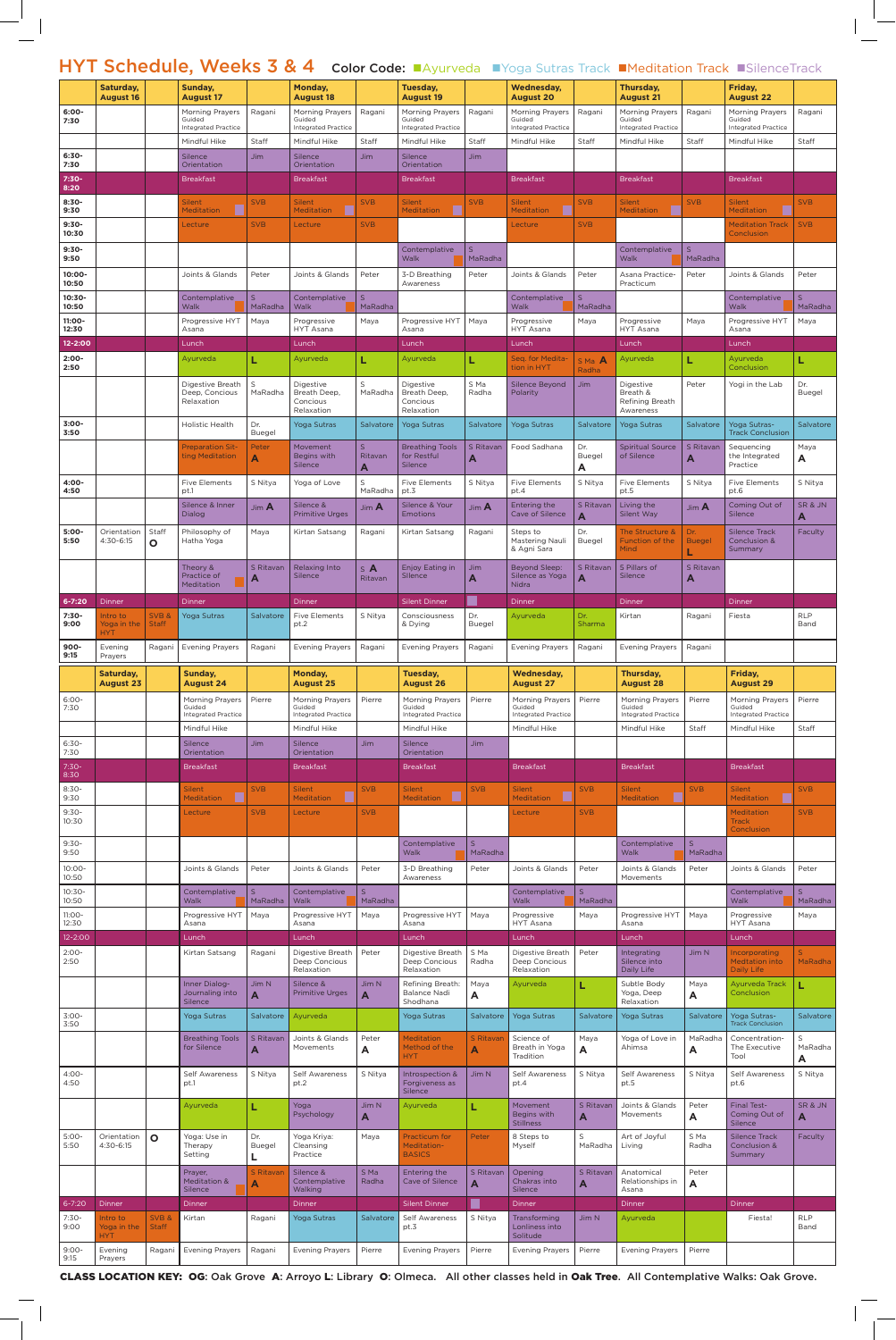**3 Dimensional Breath Awareness: Peter Fabian, P.T., C.F.P.** Experience the many ways breath flows through the body. Breathing correctly is only one approach. Here we will explore your breath in a variety of positions. What you feel is more important than what you think in this breath exploration.

#### **Anatomical Relationships in Asanas: Peter Fabian, P.T., C.F.P.**

Our anatomy is a great map for learning the art of going inward. Explore your anatomy to gain an appreciation of what and where you are moving. Increase your movement and postural awareness. The sensitivity you develop of your personal map will lead your minds attention on its inward journey.

## **Asana Practice—Practicum: Peter Fabian, P.T., C.F.P.**

We will explore a variety of asanas through the mind watching the body. Develop a way of organizing your perceptions to maximize your asana practice. Become more aware of how to turn on your sensing mind to lead you deeper into your asana work.

#### **Asana Workshop: Ashutosh**

Come together to explore in detail the hows and whys of doing postures. Experience a new awareness under the guidance of one of the true hatha experts in the HYT. We will utilize some of the classical or more popular postures. Working together in a fun environment for SELF improvement.

## **Balancing Breath and Meditation: Swami MaRadha**

Swami Rama says the breath is the bridge between the body and mind. Breath awareness is the first step in the meditation. So the quality of the meditation is depends on the quality of breath.

## **Contemplative Walk: Swami MaRadha**

It is a practice where we walk consciously with the awareness of breath, mantra. It is a practice in which one control the senses. So that it is called "Indriya gupti"

## **Digestive Breathing/Walk and Study: Swami MaRadha**

Digestive breathing is a very effective and simple breathing practice which helps to digest the food and relax the body. In this practice one activate the solar energy then lunar and lastly one activate susumna. It is a practice which has been practiced in the cave monastries of the Himalayas.

## **Evening Prayers: Ragani**

Daily Sanskrit evening prayers, as sung by Swami Rama. Sanskrit prayers will include Saundaryalahari (from the text, Ocean of Bliss and Beauty).

### **Food Sadhana: Dale Buegel, M.D.**

One of Ragani's band members once said, "Eat muffin, look like muffin." Much of what we can do to help ourselves develop in life can be influenced by the way we take the offerings of the world into our bodies. Come learn the process of how we begin to study our habits with food.

#### **Foundational Studies: Stephen Parker, Psy.D.**

This session explains the origins and history of the Himalayan Yoga Tradition from the Guru-Spirit through sages like Shankara and Patanjali, to Swami Rama. Linkages to diverse religious traditions will also be discussed as well as the importance of the guru-disciple relationship, initiation and the concept of adhikara.

#### **Holistic Health: Dale Buegel, M.D.**

Models of integrative medicine and complementary treatment modalities were long emphasized by Dr. Swami Rama in his advice regarding the assessment and treatment of medical conditions. Come explore how the various medical systems of the world view and work with the human organism.

## **Incorporating Meditation Into Life: Swami MaRadha**

Charms and temptation and attachment makes the life stressful. This is because of unsteadyness of our mind. Meditation makes the mind focused and one pointed. It improves the daily life and gives a clear understanding. So it is very much essential to incorporate meditation into life.

## **Introduction to Agnisara: Peter Fabian, P.T., C.F.P.**

'Agni' means fire and 'Sara' means essence. Because of this 'fire' all the actions in the world are happening. To know the essence of fire is the art of life.

## **Introduction to Systematic Relaxation: Swami MaRadha**

In the relaxation exercises we move the consciousness through the whole body. There is a system and technique. Let's know the technique.

#### **Joints and Glands: Peter Fabian, P.T., C.F.P.**

A wonderful yoga approach to balancing your energy. Using simple movements that progress systematically through all the major joints and body areas. Emphasis is on the minds attention and the focus of the breath. Suitable for everyone and all levels. Come and enjoy the experience.

## **Kirtan: Ragani**

Feel the anxieties and tensions of the day just melt away. A gentle and fun class for putting back into your life what you might have overspent during the day. Using simple but powerful postures and breathing techniques to nurture and rebalance the body and mind.

Though it involves music, the practice of kirtan is not about musical ability or training, it is about the heart. This participatory experience utilizes ancient mantras and chants from India that contain powerful renewing and transformational energies that serve to reconnect us to the One that lies within us all.

#### **Kirtan Satsang: Ragani**

Unless and until we know the secret of silence, no walk will be complete. We divide things for our own binefit but let us also remember our goal while walking in to the silence.

In this intimate and participatory Kirtan Satsang ("association with truth"), a brief devotional chant program and stories of the guru will be shared to touch that center of consciousness and love within the heart. A guided experience in Nada Yoga (yoga of sound) will be offered as a means for experiencing inner awareness and quieting the mind.

#### **Kundalini and Chakras: Stephen Parker, Psy.D.**

An introduction to the science of kundalini and the chakras from both a meditative and a psychological perspective with an emphasis on the paradoxical nature of experience with the chakras.

#### **Major Texts of the Himalayan Tradition: Dale Buegel, M.D.**

What were the texts of the Himalayan tradition that were emphasized by Swami Rama in his teachings? Dr. Buegel will discuss some of the principle lessons and uses of those texts in the Himalayan tradition.

## **Manas and Emotions: Stephen Parker, Psy.D.**

An introduction to the functions of mind, particularly as a sensory organ and information processor, and it's relationship to emotion by way of the four instinctive fountains of mental energy: food, sleep, sex and self-preservation.

#### **Mantra and the Mind: Stephen Parker, Psy.D.**

An introduction to the use of mantra as a potent factor in the process of steadying the mind as an essential pre-requisite for the deepest meditation. We will discuss the nature of the mantric understanding of language and the central role of initiation in the effectiveness of mantra-sadhana.

#### **Morning Prayers/Guided Integrated Practice: Ragani**

A continuation of the introduction with an emphasis on understanding Yoga as a map of spiritual development for those who have not yet experienced the superconscious. Important differences between the Yoga and Vedanta systems which can create confusion will be explained.

Daily sessions will include guided sessions in Sanskrit prayers, hatha yoga/Joints and Glands, pranayama, and meditation practices. Morning Sanskrit prayers will include Prayer at Dawn by Sri Shankaracharya.

#### **Nadi Shodhanam: Ashutosh**

Learn one of the most powerful techniques for optimizing your health. This breathing technique is highly prized in the Himalayan Tradition for it's comprehensive effectiveness at many levels. It is applicable to all levels. You will be more centered after having balanced the right and left brain and pranic flows.

### **Philosophy of Hatha Yoga: Stephen Parker, Psy.D.**

**The Box: What Is It and How Do We Get Out of It?** We often hear the phrase, "out of the box." What is the box we want to get out of? Salvatore will give you a guided tour of 'the box'. This talk will use a box to model the box we call the human mind. By identifying the box components we can find ways make our 'box' larger, more beautiful, and more comfortable. Once you know where you are, maybe you can find a way out of it! Or maybe stay in it!

The Himalayan Tradition's philosophical approach and its emphasis on the subtle and meditative aspects of hatha-yoga practices will be examined with reference to the Yoga Sutras and the Hatha Yoga Pradipika.

## **Practicum for Meditation—Basics: Peter Fabian, P.T., C.F.P.**

Learn the meditation of the Himalayan Tradition. Proper sitting leads to the effective and powerful flow of the prana and diaphragmatic breath. Practice how to organize the body, breath and mind for sitting meditation. Then experience how the mind can settle down and move into a state of deep calm.

#### **Preparation for Yoga Nidra: Ashutosh**

Nidra means sleep. Practice the art of preparing to sleep like a yogi. Deepening your capacity to fully let go of the body and move the mind to ever deeper levels of awareness. Tensions of the body, mind and emotions can be released with this basic technique of yoga nidra.

## **Preparation for Yoga Nidra: Swami MaRadha**

Yoga nidra is like a relaxation practice. Here crossing all the state we focus our consciousness in the heart cave and reach the state of ecstacy. To reach the state preparation is most important.

#### **Progressive HYT Asana: Ashutosh**

An exciting introduction to the Himalayan Yoga Tradition style of asana. There will be a progression of classes over the week. Learn to emphasize the breath and the mind's focus while working to deepen your asana sadhana. Pace of the class starts slowly and moves to an easy intermediate level.

#### **Refinements in Breath Awareness: Peter Fabian, P.T., C.F.P.**

Develop your diaphragmatic breath. Experience the difference between belly breathing and diaphragmatic breathing. Increase your knowledge of the variations of the diaphragmatic breath. Learn both the basic and subtle characteristics of the breath flow. Appreciate the subtle art of establishing the breath flow leading the mind into its deepest states.

#### **Restorative Yoga: Ashutosh**

#### **Sanskrit, Revelation of the Gods: Stephen Parker, Psy.D.**

An introduction to the beauty of Sanskrit as an operating system for your mind and a playful introduction to correct pronunciation.

## **Silence and Contemplative Walking: Swami MaRadha**

## **Spirituality in the Himalayan Yoga Tradition I:**

**Dr. Stoma Parker** This session will survey spiritual practice as it is practiced in the Himalayan Tradition with it's emphasis meditation, mindfulness and approaching practice through the enjoyment of subtlety.

#### **Systematic Meditation: Swami MaRadha**

When the body is relaxed from head to the toes and from the toes to the head, all the systems in the body get relaxed.

#### **The Five Elements: Swami Nitya**

The Five Element are according to universal, ancient and modern wisdom - energyfields that build our universe (including ourselves). They play a major part in Yoga philosophy, as they are the manifestation of Prakriti. Contemplating them in nature, we can learn to read 'The Five fields', as we can read any book. From that observation, we extract the wisdom we need to understand ourselves i.e. our lives in health and illness. We learn from it to understand our personality, our relationships to others and the world at large; they even reveal wisdom about our personal, inherent spiritual path. The Five Elements provide a frame for us to know, grow and balance ourself into health and happiness for body mind and spirit; from the subtle levels right down to the yogic postures. (For further information see article on www. athayoga.info.)

#### **The Structure and Function of Mind: Dale Buegel, M.D.**

How do we think, feel, and remember? How do we develop ourselves to attain the intuitive knowledge of the mystics? Dr. Buegel will integrate modern psychological models of the mind with the ancient model of mind defined by yoga philosophy.

## **What is Meditation and What is Not? Swami MaRadha**

Meditation starts the moment we are in stillness but most of the time our mind is engaged in all sorts of fantasies and day dreaming. Is there any way to know there is something beyond mind?

# *Himalayan Yoga Tradition www.himalayanyogatradition.com*

## **Yoga Ethics: Stephen Parker, Psy.D.**

This session will entail an introductory examination of the ethics of teaching yoga from the perspective of the traditional texts and also an orientation towards professional ethics as it is practiced in Western healing traditions.

#### **Yoga of Love: Swami MaRadha**

Yoga of love is the highest form of yoga. It starts from the self. A seeker first tries to love himself then it expands to the universal. Raja yoga starts from the love. Ahimsa is the another meaning of Love.

#### **Yoga Practices and Their Use in Therapy Settings: Dale Buegel, M.D.**

Yoga practices have many applications in medical settings for improving one's medical problems. Bring your questions and learn some the techniques applied to various health problems.

### **Yoga Philosophy I: Stephen Parker, Psy.D.**

An introduction to the philosophy of yoga beginning from its essential relationship to the six systems of Indian philosophy and especially to the important metaphysical map of Sankhya.

#### **Yoga Philosophy II: Stephen Parker, Psy.D.**

## **Yoga Psychology: Stephen Parker, Psy.D.**

This session will review the outline of yoga psychology based on the Yoga Sutras of Patanjali, the Upanishads and the Bhagavad Gita.

### **Yoga Sadhana: Pandit Vishnu**

A sadhaka does yoga sadhana which helps the union of individual consciousness and universasl consciousness through the awakning of the life force of the body. Then one become a siddha in the sadhana. This has to be done in a practical way under the guidance of a yogi guru.

#### **Yoga Sutras, Wk 1, Lecture 1: Salvatore Zambito Patanjali's Roadmap: Part I - An Overview**

Consider the possibility that The Yoga-Sutra is the heart of yoga. Patanjali hid several patterns in his Yoga-Sutra, apparently to discourage and frustrate us. The Roadmap of Consciousness reveal these patterns in sutras that answer, "Where are we?"; "Where are we going?"; "How are we going to travel to our destination?" and "What important information do we need to travel swiftly and well?"

## **Yoga Sutras, Wk 1, Lecture 2: Salvatore Zambito**

#### **Yoga Sutras, Wk 1, Lecture 3: Salvatore Zambito**

**Language, Thought & Reality or Vikalpa: The Most Sinister Vrtti** The symbolic structure of language may have a more profound effect on our consciousness than generally supposed. Language, Thought and Reality will present foundational considerations in psycho-linguistics for Sutra study. These ideas may challenge us in unique ways and allow us fresh approaches to the sutras.

#### **Yoga Sutras, Wk 1, Lecture 4: Salvatore Zambito Patanjali's Roadmap: Where are we now?**

Patanjali hypothesized a progression of expansion of human consciousness from the ordinary scattered state to samadhi, or enlightenment. Several of his sutras deal with the clusters of obstructions to samadhi – what we call "the ego." This is the starting point for spiritual unfoldment – for most of us.

## **Yoga Sutras, Wk 2, Lecture 1: Salvatore Zambito**

**Patanjali's Roadmap: Where are we going** Patanjali described several stages of enlightenment or samadhi, giving their characteristics. Is one of these your starting point?

## **Yoga Sutras, Wk 2, Lecture 1: Salvatore Zambito**

**Patanjali's Roadmap: important traveling information** The Yoga-Sutra is full of important definitions and descriptions that support traversing the Path.

#### **Yoga Sutras, Wk 2, Lecture 1: Salvatore Zambito**

#### **Patanjali's Paradigm: the Vedic cultural world-view encoded in the Yoga-Sutra**

Little Patanjali was born into a superbly sophisticated society. This lecture series examines the unspoken assumptions that formed and guided the Vedic Civilization and are encoded in the Yoga-Sutra. These include the Vedic vision of space, time and material reality; Vedic theory of personality; karma, dharma and reincarnation; modern science and ancient philosophy.